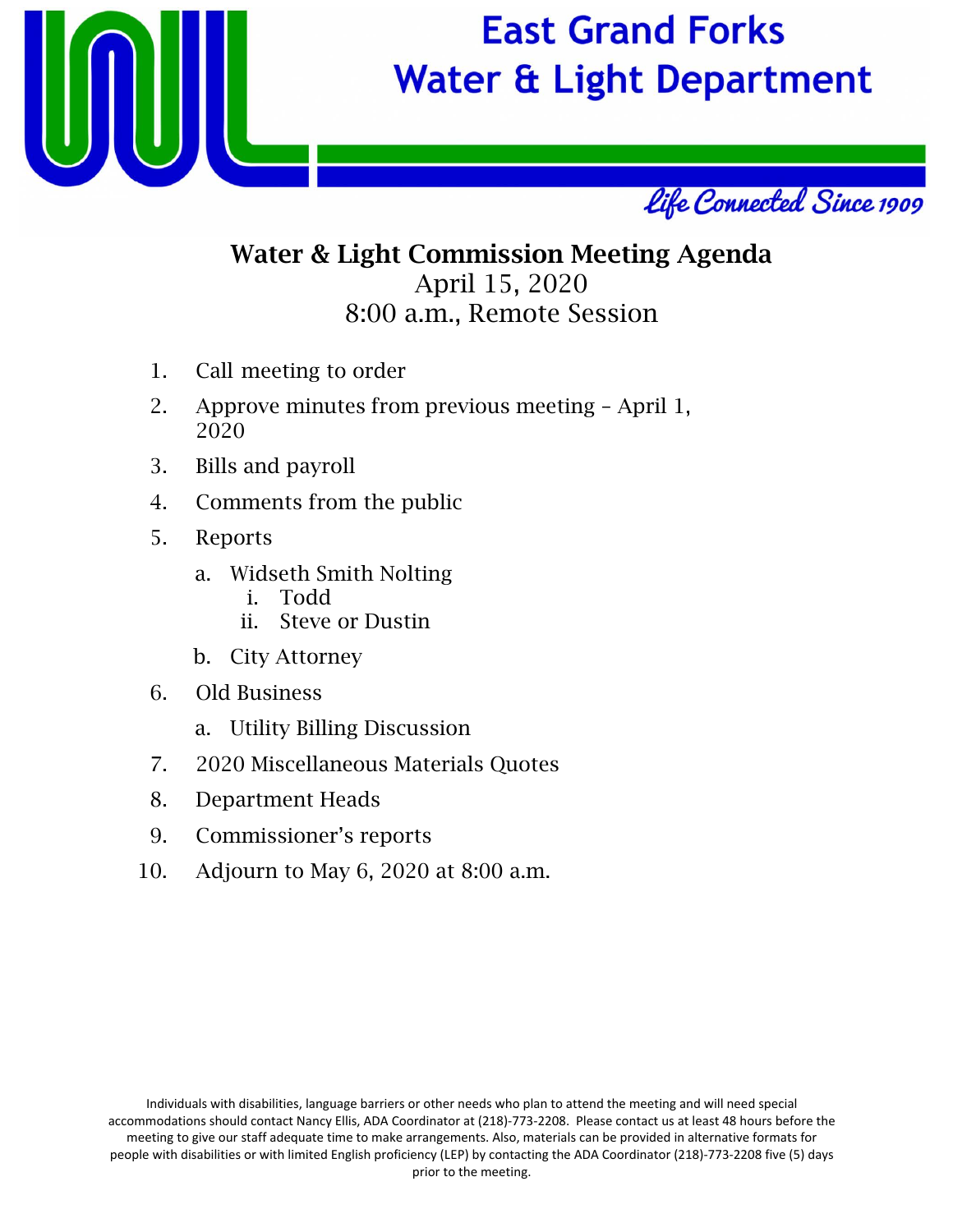Minutes of the regular meeting of the Water, Light, Power and Building Commission of the City of East Grand Forks, Minnesota held April 1, 2020 at 8:00 a.m held remotely due to the COVID19 virus pandemic and pursuant to MN Statutes 13D.02, 13D.021 and 13D.04. Present: Quirk, Grinde, Beauchamp, DeMers Absent: None

Also present: Keith Mykleseth, Ron Galstad, Brian Johnson, Jeff Olson, Steve Emery, Todd Forster, Brianna Feil, Kevin Hatcher, Corey Thompson and Karla Anderson.

It was moved by Commissioner Beauchamp seconded by Commissioner Grinde that the minutes of the previous regular meeting of March 18, 2020 be approved as read. Voting Aye: Quirk, Grinde, Beauchamp, DeMers Voting Nay: None

It was moved by Commissioner Grinde seconded by Commissioner Beauchamp to authorize the Secretary to issue payment of the recommended bills and payroll in the amount of \$572,937.76. Voting Aye: Quirk, Grinde, Beauchamp, DeMers Voting Nay: None

It was moved by Commissioner Grinde seconded by Commissioner Beauchamp to approve adoption of the PUC Agreement on not disconnecting customers that are in arrears; not applying penalties to past due accounts; extending the Cold Weather Rule through 5-31-20; and arranging payment plans with the customers until the end of the COVID19 pandemic emergency. Voting Aye: Quirk, Grinde, Beauchamp, DeMers Voting Nay: None

It was moved by Commissioner Grinde seconded by Commissioner Beauchamp to approve awarding first place to essay #1 for the Tom Bovitz Scholarship Award; award a \$500 scholarship; and send on to the MMUA state level competition. Voting Aye: Quirk, Grinde, Beauchamp, DeMers Voting Nay: None

It was moved by Commissioner Beauchamp seconded by Commissioner Grinde to adjourn at 8:35 a.m. to the next regular meeting on April 15, 2020 at 8:00 am to be held remotely due to the COVID19 virus and pursuant to MN Statutes 13D.02, 13D.021 and 13D.04. Voting Aye: Quirk, Grinde, Beauchamp, DeMers Voting Nay: None

> Lori Maloney **Secretary**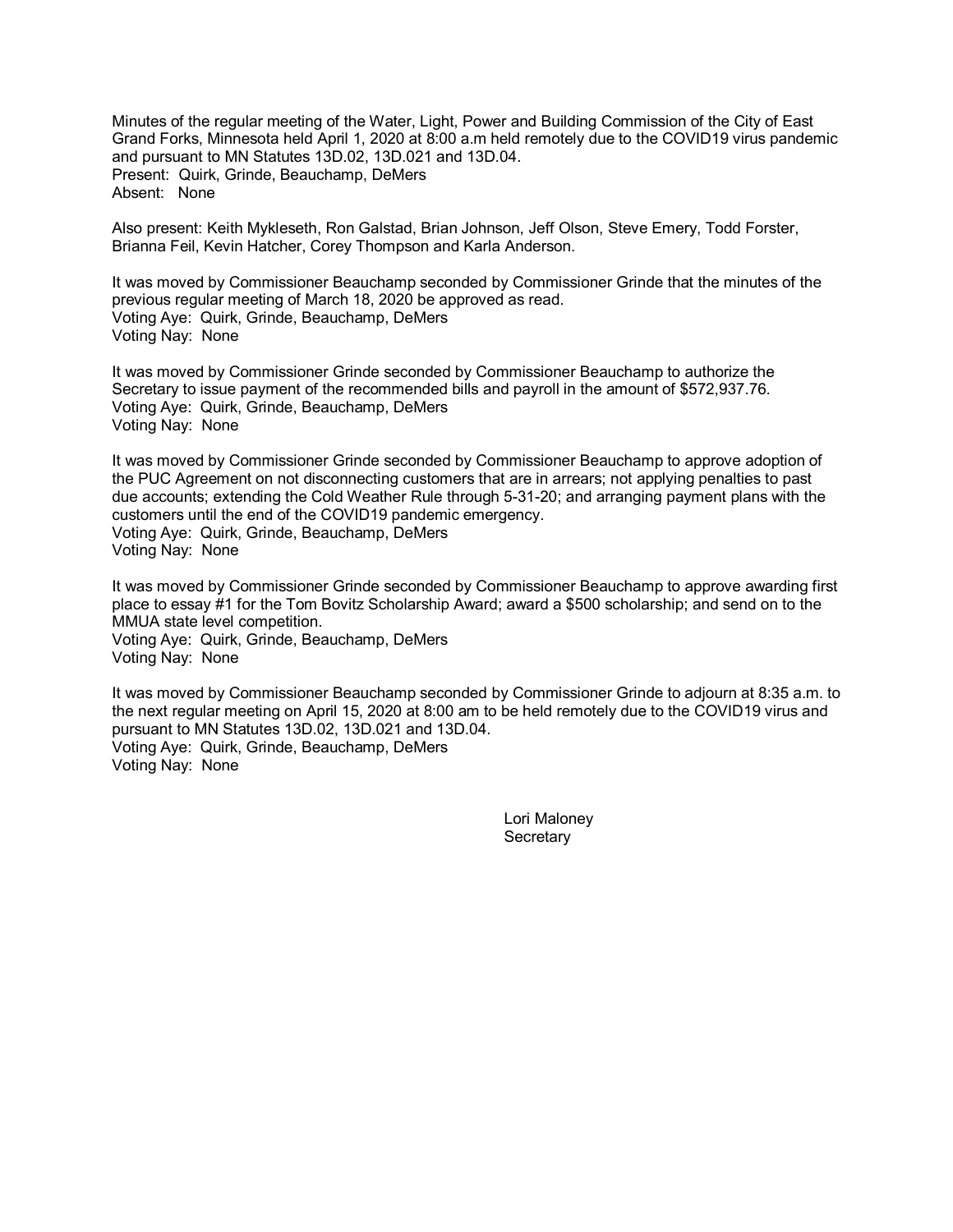#### Accounts Payable

Check Register Totals Only

Printed: 4/9/2020 - 4:25 PM User: khatcher



**City of East Grand Forks** 

P. O. Box 373 East Grand Forks, MN 56721 (218) 773-2483

| <b>Check</b> | Date       | <b>Vendor No</b> | <b>Vendor Name</b>        | <b>Amount</b> | <b>Voucher</b> |
|--------------|------------|------------------|---------------------------|---------------|----------------|
| 515606       | 04/10/2020 | <b>COM500</b>    | Commissioner of Revenue   | 53,417.00     | $\overline{0}$ |
| 515607       | 04/10/2020 | <b>HAL500</b>    | Halstad Telephone Company | 1,458.27      | $\overline{0}$ |
| 515608       | 04/10/2020 | <b>MMP501</b>    | MMPA c/o Avant Energy     | 418,698.32    | $\overline{0}$ |
|              |            |                  | Check Total:              | 473,573.59    |                |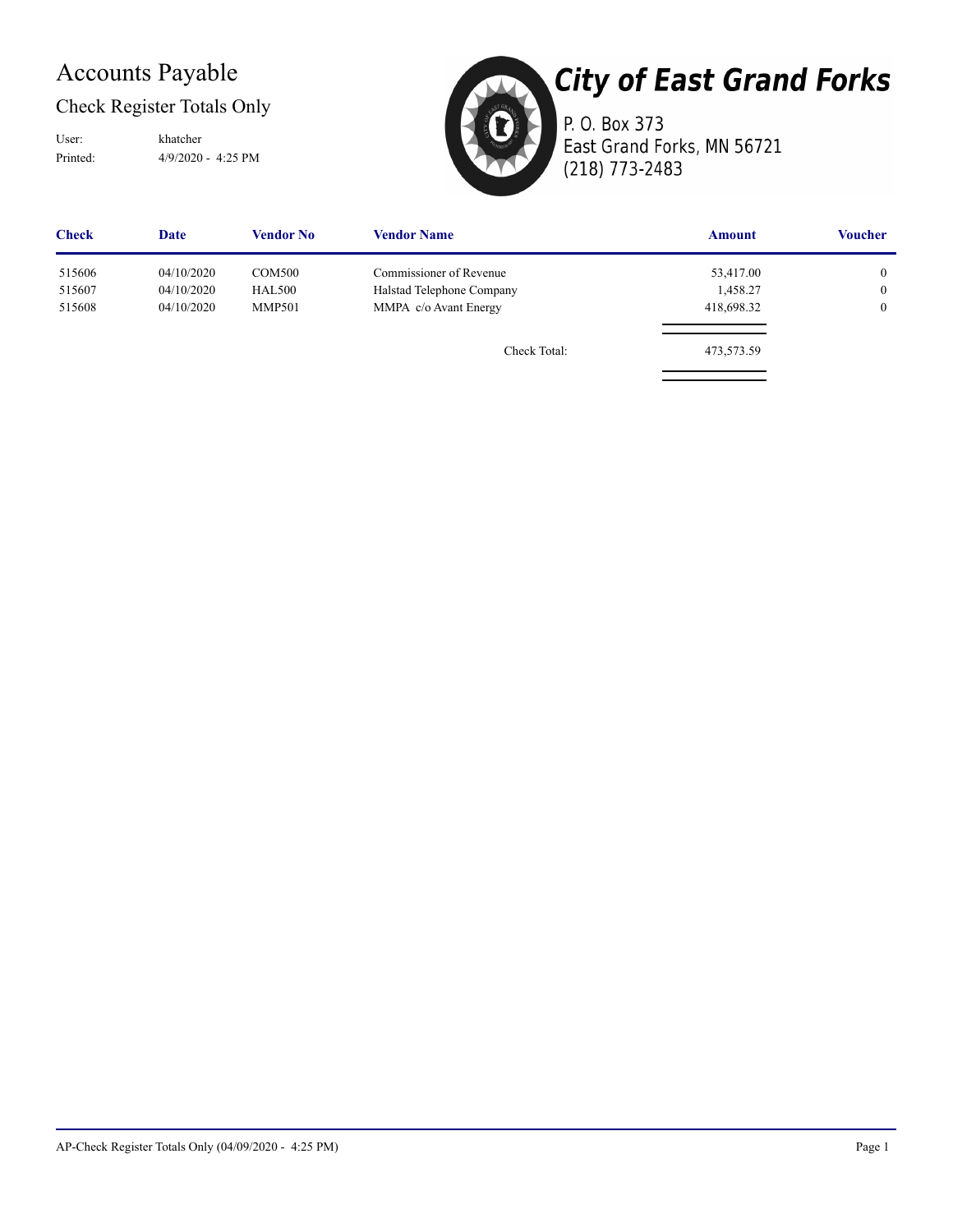#### Accounts Payable

#### Check Register Totals Only

Printed: 4/13/2020 - 10:21 AM User: khatcher



P. O. Box 373 East Grand Forks, MN 56721 (218) 773-2483

| <b>Check</b> | <b>Date</b> | <b>Vendor No</b> | <b>Vendor Name</b>                | <b>Amount</b> | <b>Voucher</b>   |
|--------------|-------------|------------------|-----------------------------------|---------------|------------------|
| 515609       | 04/15/2020  | AIR502           | Airgas USA, LLC                   | 1,882.37      | $\boldsymbol{0}$ |
| 515610       | 04/15/2020  | AME501           | AmeriPride Services Inc           | 162.93        | $\boldsymbol{0}$ |
| 515611       | 04/15/2020  | AQU501           | Aqua-Pure Inc                     | 7,285.13      | $\boldsymbol{0}$ |
| 515612       | 04/15/2020  | UB*01068         | Samantha J Bertsch                | 33.59         | $\boldsymbol{0}$ |
| 515613       | 04/15/2020  | <b>COR502</b>    | Corrpro Companies Inc             | 3,280.00      | $\mathbf{0}$     |
| 515614       | 04/15/2020  | DAK502           | Dakota Supply Group               | 302.96        | $\boldsymbol{0}$ |
| 515615       | 04/15/2020  | <b>DIA501</b>    | Diamond Cleaning Supply           | 393.39        | $\boldsymbol{0}$ |
| 515616       | 04/15/2020  | EAG501           | Eagle Electric                    | 185.25        | $\boldsymbol{0}$ |
| 515617       | 04/15/2020  | <b>EGF501</b>    | <b>EGF City</b>                   | 526,482.47    | $\boldsymbol{0}$ |
| 515618       | 04/15/2020  | <b>EXP501</b>    | Exponent                          | 426.26        | $\boldsymbol{0}$ |
| 515619       | 04/15/2020  | <b>FOR505</b>    | Forum Communications Company      | 270.00        | $\boldsymbol{0}$ |
| 515620       | 04/15/2020  | <b>GAL501</b>    | Galstad Jensen & McCann PA        | 3,131.25      | $\mathbf{0}$     |
| 515621       | 04/15/2020  | GOP501           | Gopher State One-Call             | 22.95         | $\boldsymbol{0}$ |
| 515622       | 04/15/2020  | <b>GRA507</b>    | Grainger                          | 64.84         | $\boldsymbol{0}$ |
| 515623       | 04/15/2020  | <b>GRA505</b>    | Graymont (WI) LLC                 | 6,681.00      | $\boldsymbol{0}$ |
| 515624       | 04/15/2020  | UB*01070         | Graydon L Grensteiner             | 101.86        | $\boldsymbol{0}$ |
| 515625       | 04/15/2020  | <b>HAR501</b>    | Hardware Hank                     | 197.89        | $\mathbf{0}$     |
| 515626       | 04/15/2020  | <b>HOM501</b>    | Home of Economy                   | 68.88         | $\boldsymbol{0}$ |
| 515627       | 04/15/2020  | <b>HUG501</b>    | Hugo's $#5$                       | 131.48        | $\boldsymbol{0}$ |
| 515628       | 04/15/2020  | <b>BOB501</b>    | Interstate Billing Service        | 228.57        | $\boldsymbol{0}$ |
| 515629       | 04/15/2020  | UB*01067         | Ubah H Ismail                     | 45.04         | $\boldsymbol{0}$ |
| 515630       | 04/15/2020  | UB*01069         | Roger K Klemm                     | 62.96         | $\boldsymbol{0}$ |
| 515631       | 04/15/2020  | LOC501           | Locators & Supplies Inc           | 207.82        | $\boldsymbol{0}$ |
| 515632       | 04/15/2020  | <b>MAH501</b>    | Mahube Community Council Inc      | 196.35        | $\mathbf{0}$     |
| 515633       | 04/15/2020  | UB*01071         | Aubrey A M Malnourie              | 150.87        | $\mathbf{0}$     |
| 515634       | 04/15/2020  | UB*01066         | <b>Howard Meadows</b>             | 25.09         | $\boldsymbol{0}$ |
| 515635       | 04/15/2020  | MID501           | Midcontinent Communications       | 250.00        | $\boldsymbol{0}$ |
| 515636       | 04/15/2020  | <b>MMU501</b>    | MN Municipal Utilities Assoc      | 5,193.75      | $\boldsymbol{0}$ |
| 515637       | 04/15/2020  | <b>NOR507</b>    | Northdale Oil                     | 68.07         | $\boldsymbol{0}$ |
| 515638       | 04/15/2020  | <b>ORE501</b>    | O'Reilly Auto Parts               | 44.99         | $\boldsymbol{0}$ |
| 515639       | 04/15/2020  | <b>ORN501</b>    | Ornamental Iron Company           | 680.00        | $\boldsymbol{0}$ |
| 515640       | 04/15/2020  | <b>PIT504</b>    | <b>Pitney Bowes</b>               | 741.00        | $\mathbf{0}$     |
| 515641       | 04/15/2020  | <b>RES501</b>    | Resco                             | 4,202.42      | $\boldsymbol{0}$ |
| 515642       | 04/15/2020  | <b>RYD501</b>    | Rydell Chevrolet                  | 89.49         | $\boldsymbol{0}$ |
| 515643       | 04/15/2020  | <b>SUN500</b>    | Sun Dot Communications, LLC       | 89.99         | $\boldsymbol{0}$ |
| 515644       | 04/15/2020  | <b>SUR501</b>    | Surplus Center                    | 48.00         | $\boldsymbol{0}$ |
| 515645       | 04/15/2020  | <b>THO571</b>    | Nathaniel Thompson                | 500.00        | $\boldsymbol{0}$ |
| 515646       | 04/15/2020  | <b>TKE501</b>    | Thyssenkrupp Elevator Corp        | 2,623.86      | $\boldsymbol{0}$ |
| 515647       | 04/15/2020  | <b>TOS502</b>    | <b>Toshiba Financial Services</b> | 503.29        | $\boldsymbol{0}$ |
| 515648       | 04/15/2020  | <b>VER500</b>    | Verizon Wireless                  | 278.68        | $\boldsymbol{0}$ |
| 515649       | 04/15/2020  | <b>WAT501</b>    | Water & Light Department          | 17,948.35     | $\boldsymbol{0}$ |
| 515650       | 04/15/2020  | <b>WAT500</b>    | Water Smith Inc.                  | 7,783.00      | 0                |
| 515651       | 04/15/2020  | <b>WES501</b>    | Wesco Receivables Corp            | 5,091.93      | 0                |
| 515652       | 04/15/2020  | <b>XCE501</b>    | Xcel Energy                       | 306.36        | 0                |
| 515653       | 04/15/2020  | <b>XCE502</b>    | Xcel Energy                       | 4,483.90      | 0                |
|              |             |                  | Check Total:                      | 602,948.28    |                  |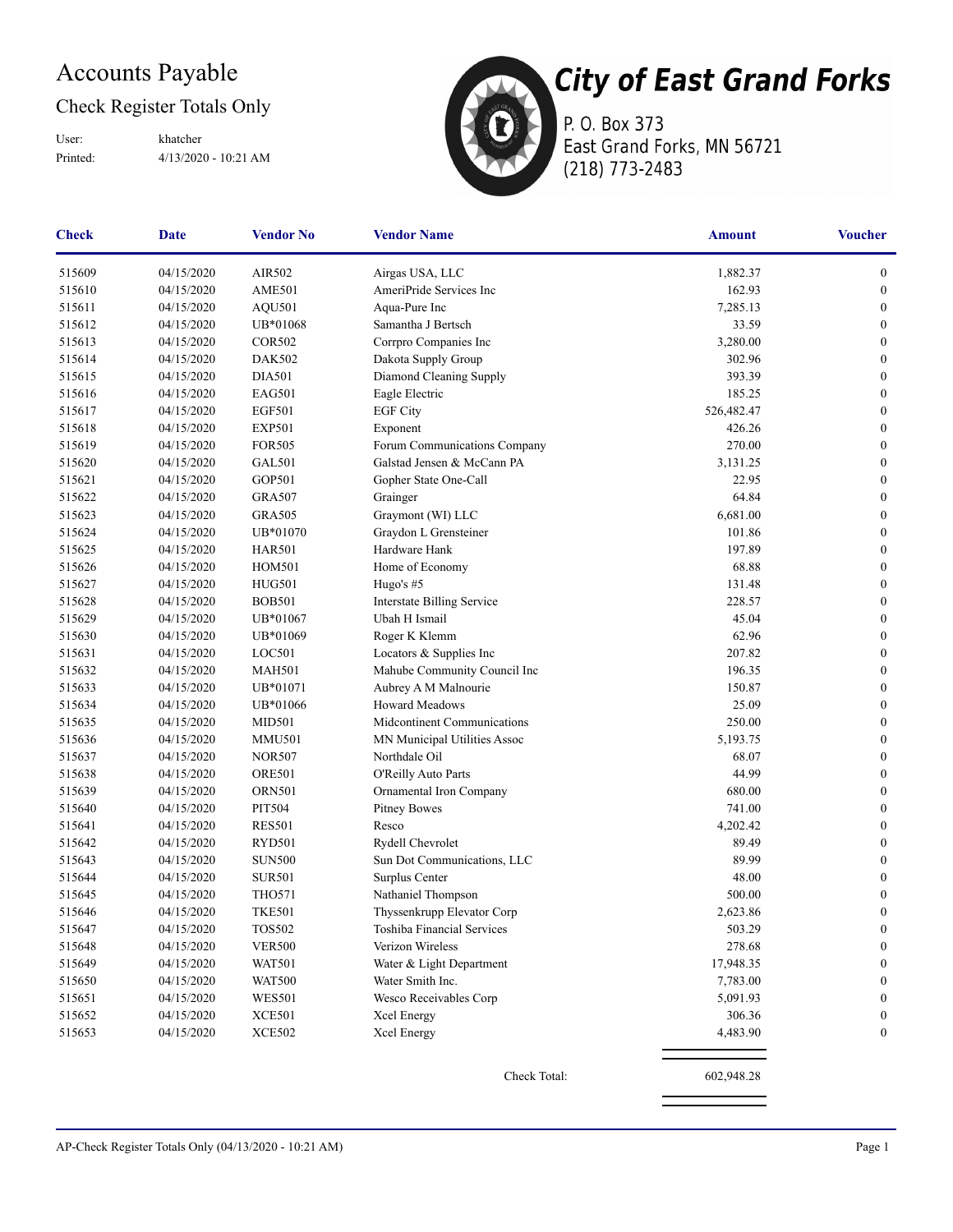| Cowan        | <b>Dishwasher</b>      | \$<br>50.00 |
|--------------|------------------------|-------------|
| Weber        | <b>Dishwasher</b>      | \$<br>50.00 |
| McDonald     | <b>ECM</b>             | \$150.00    |
| Hangsleben   | <b>ECM</b>             | \$150.00    |
| Cayler       | <b>ECM</b>             | \$150.00    |
| Ringstad     | <b>El Water Heater</b> | \$<br>50.00 |
| Kassa        | Recycle                | \$<br>50.00 |
| Olson        | Refrigerator           | \$<br>75.00 |
| <b>Total</b> |                        | \$725.00    |